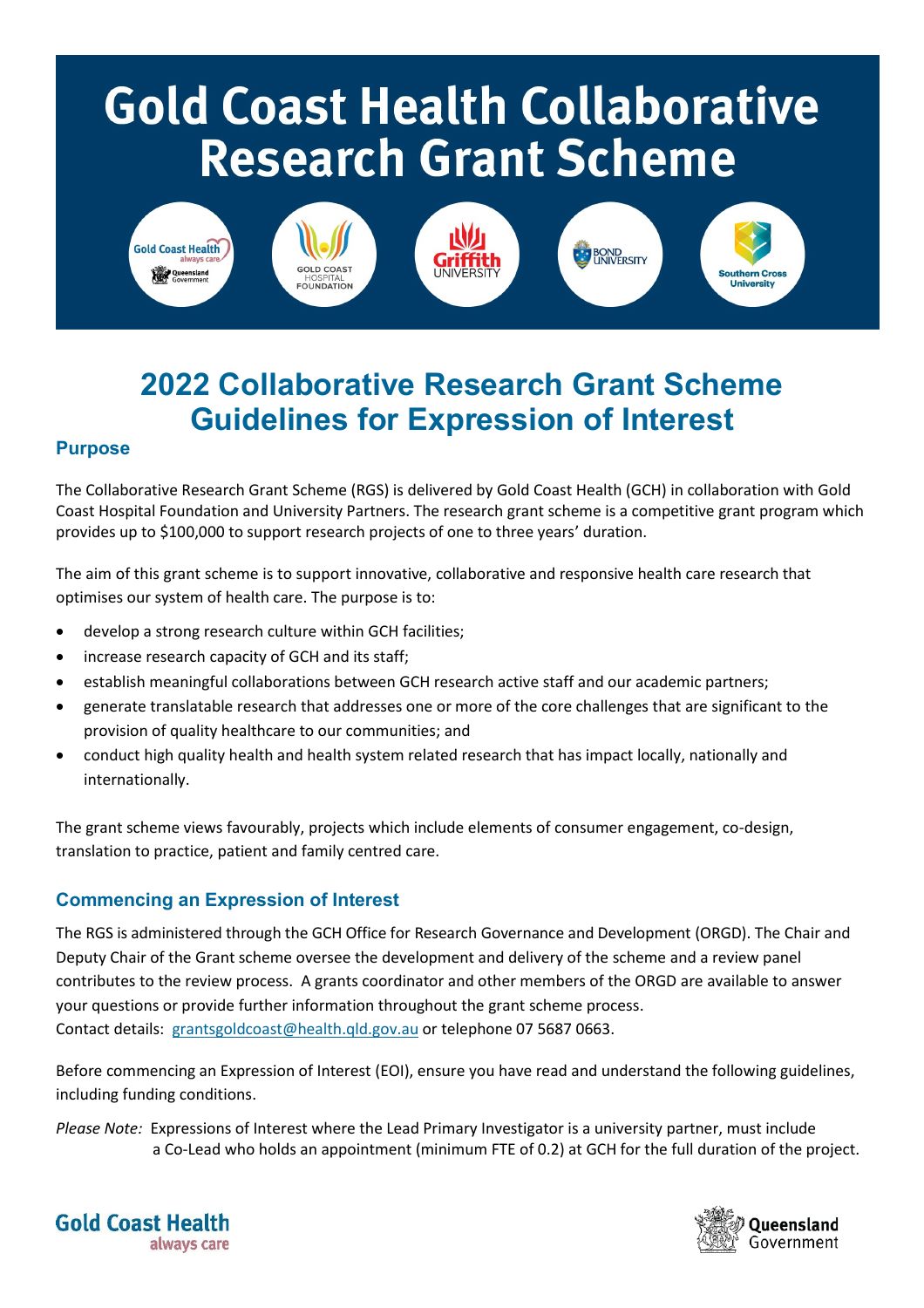# **Resources**

A number of webinars on relevant topics (e.g., budgets, consumers in research, research impact, and capability and capacity building) have been developed to assist applicants complete the EOI and Full Application. Examples of previous successful applications are also available as part of these resources which can be viewed on the Grants page of the Researc[h Sharepoint](https://healthqld.sharepoint.com/sites/ResearchGCHHS/SitePages/Grants.aspx) site.

# **Eligibility check**

The following eligibility criteria are required for the grant scheme:

- The Lead/Co Lead Primary Investigator (Lead PI) holds an appointment (minimum FTE of 0.2) at GCH for the full duration of the project; applicants who hold Conjoint appointments are eligible to apply.
- $\Box$  The project team includes (at least) one GCH Emerging Researcher who will hold an appointment (minimum FTE of 0.2) at GCH for the duration of the project. An emerging researcher would normally have experience leading fewer than 5 research projects.
- $\Box$  The team includes at least one investigator from an organisation external to GCH (e.g. university, industry partner, community organisation).
- $\Box$  The project will primarily be undertaken at GCH site(s), or, where research involves preventative or community work, it will directly impact GCH service delivery.
- $\Box$  The discrete costs associated with this grant application are not, or will not be, funded by another organisation.
- $\Box$  The project or discrete phase of the project has not previously been funded by the RGS (2016-2021).

| <b>EOI TIMELINE - COLLABORATIVE RESEARCH GRANT SCHEME 2021</b> |               |
|----------------------------------------------------------------|---------------|
| EOI submissions open                                           | 29 April 2022 |
| EOI closes                                                     | 20 June 2022  |
| Notification of outcomes (Invitation to Full Application)      | 20 July 2022  |

# **Completing an Expression of Interest**

The EOI provides an opportunity to provide a broad overview of the proposed research and is used to determine which submissions will progress through to a full application. The focus of the EOI is on identification of innovative, high-quality research ideas that align with the purpose of the RGS.

Please note the following when preparing your submission:

- The Lead Principal Investigator (PI) will take primary responsibility for the conduct of the research project including financial and resource management, adherence to Good Clinical Practice, and ethical aspects of the study, including ensuring all team members follow the Australian Code for the Responsible Conduct of Research.
- Where a project incorporates an intervention, the intervention must fall within the scope of practice of the Lead PI.
- Where the Lead PI is an emerging researcher, they are required to develop the project in collaboration with an experienced researcher who will provide methodological expertise and act as a mentor in the research process.



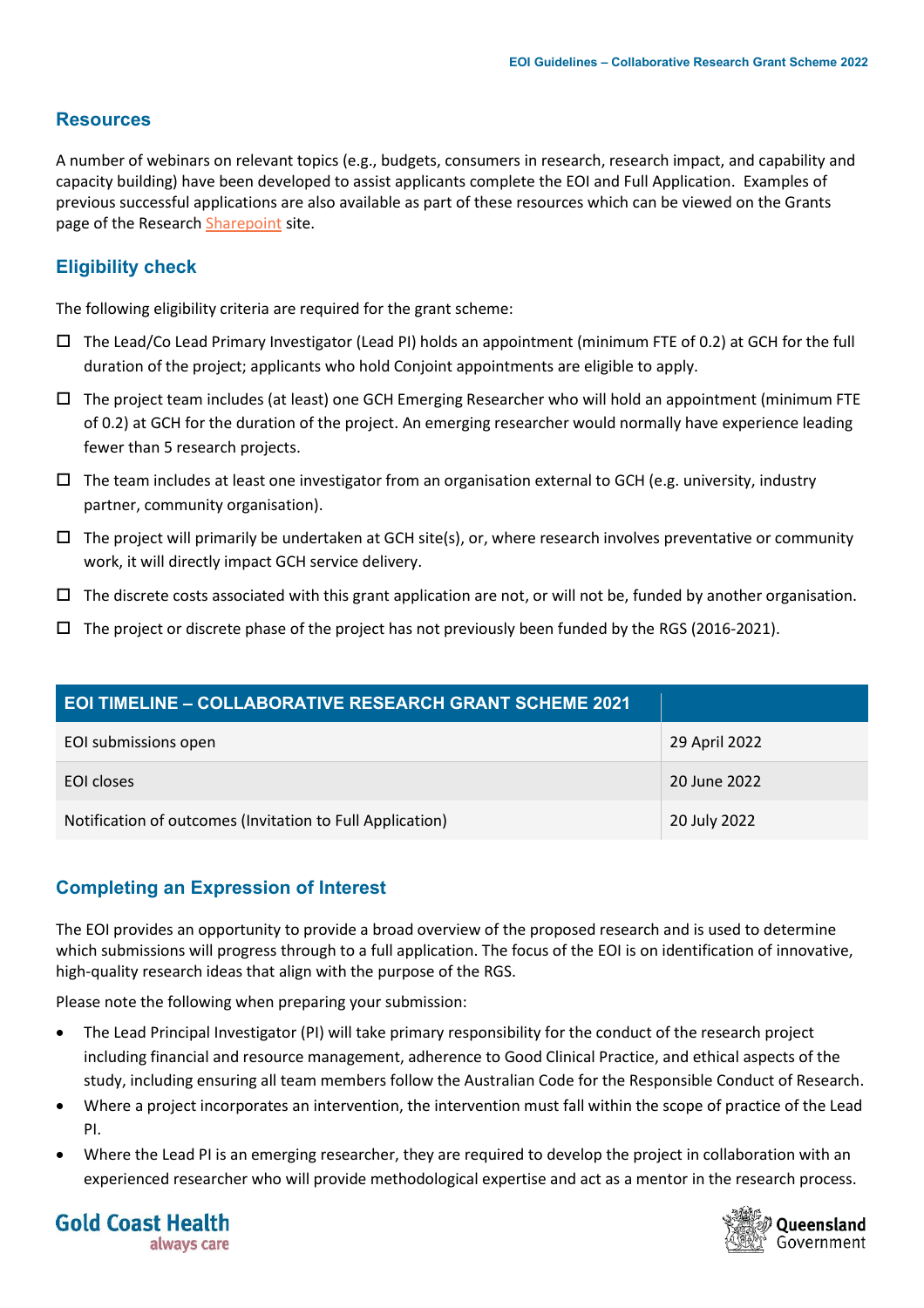This mentor may be listed as a Co-PI. An experienced researcher would normally have led 10 or more highquality research projects to completion.

- In consultation with the Chair, two emerging researchers may be Co-PIs provided that an experienced researcher is included in the team to provide methodological expertise and mentorship.
- Where there is more than one PI, the PI who is a GCH staff member will have administrative responsibilities for the grant.
- A Lead PI may only submit one EOI to a maximum of \$100,000.
- If the proposed study is being undertaken in association with a Higher Degree by Research (HDR) award or Medical Trainee certification, this should be clearly noted.
- The EOI and Full Application forms allow for only 10 members on each team including lead / co-lead principal investigators, with a maximum of 5 principal investigators. A CV for the Lead PI (no more than 3 pages) is to be uploaded into the EOI (Team Member CVs are only required at the Full Application stage). A CV template is available online.
- When preparing the application, please refrain from using jargon and acronyms.
- Refer to the funding guideline below to inform your budget.

The ORGD can assist with introductions to potential GCH mentors and collaborators across our university partners. Contact [grantsgoldcoast@health.qld.gov.au](mailto:grantsgoldcoast@health.qld.gov.au) to request assistance.

#### **EOI template and submission portal**

To assist with preparation of your submission, a word template has bee[n provided online](https://goldcoasthealth.sharefile.com/d-se49e34796d93458c87e4030fb2f715bf) for completion of project details. Once completed, please upload into the online form at the appropriate section.

You will not be required to upload a protocol at the EOI stage.

*Please note: When completing your EOI i[n SmartyGrants](https://healthqld.smartygrants.com.au/RGS_2022), you can 'save' your progress at any point in the form to return at a later date. Once 'submitted' however, you will be unable to access the form again.*

# **Institutional letter of support**

A *letter of support* will be required for upload into SmartyGrants. This should be signed by the line manager of the Lead PI, and the lead in the area/s where the majority of the research will be performed (e.g., Head of Department, Clinical Director). A *letter of support* from leadership of the collaborating external institution is only required where the project will make significant use of their resources or space. Templates for the letters of support are available online.

#### **Required document templates:**

The following documents must be completed and uploaded to your EOI in th[e SmartyGrants](https://healthqld.smartygrants.com.au/RGS_2022) online platform. Templates for these documents are available for [download online:](https://goldcoasthealth.sharefile.com/d-se49e34796d93458c87e4030fb2f715bf)-

- EOI Project Details template
- Optional Curriculum Vitae (CV) template for PIs
- Institutional Letter of Support template
- External collaborator Letter of Support template (where space and equipment/resources are being used)
- A list of references/citations will also be required for upload to the EOI.



**Gold Coast Health** always care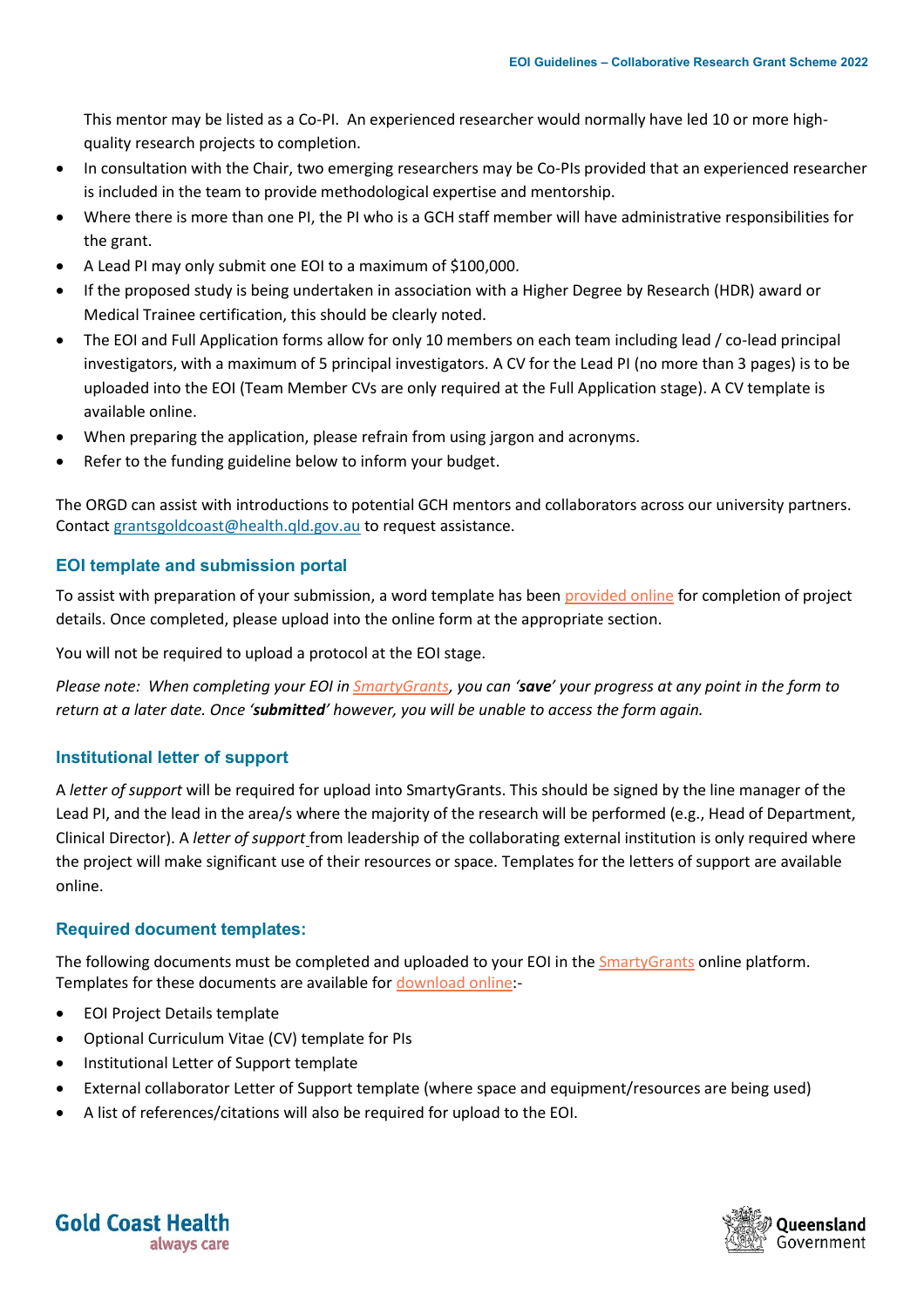#### **Eligibility check**

EOIs are first screened for eligibility and completeness by the ORGD. Submissions which are late, ineligible or incomplete will not progress to review.

#### **EOI Review process**

Each eligible submission will be reviewed by members of the RGS Review Panel, who will evaluate the project against the following six assessment criteria.

| <b>EOI</b><br><b>Criteria</b>                         |
|-------------------------------------------------------|
| Alignment with the aims of the scheme                 |
| <b>Significance and originality</b>                   |
| Scientific quality and feasibility                    |
| Research capability and capacity building             |
| <b>Collaboration and consumer engagement</b>          |
| <b>Impact for GCH, nationally and internationally</b> |

The RGS Review Panel will then select which projects will progress to the Full Application stage. Scores will not be assigned to EOIs and they will not be ranked.

The RGS Review Panel is comprised of the following members with at least one research member from each of the disciplines of medicine, nursing, midwifery, and allied health:

- 2 researchers from GCH
- 2 researchers from Griffith University
- 2 researchers from Bond University
- 2 researchers from Southern Cross University
- 2 Representative from the Gold Coast Hospital Foundation
- 2 Representatives from the GCH Consumer Advisory Group
- Additional members as invited by the Chair.

#### **Suggested Reviewer**

You will be asked to provide the name of a suggested reviewer in the event that the review panel does not have access to a specialist in this field of research. *Please Note:* It is the responsibility of the the Lead PI to ensure that the independent specialist does not have a conflict of interest.

#### **Notification**

The Lead PI will be notified of the EOI outcome by email. Successful applicants will be invited to submit a Full Application. Guidelines and a template will be available for the Full Application at a later date.



**Gold Coast Health** always care